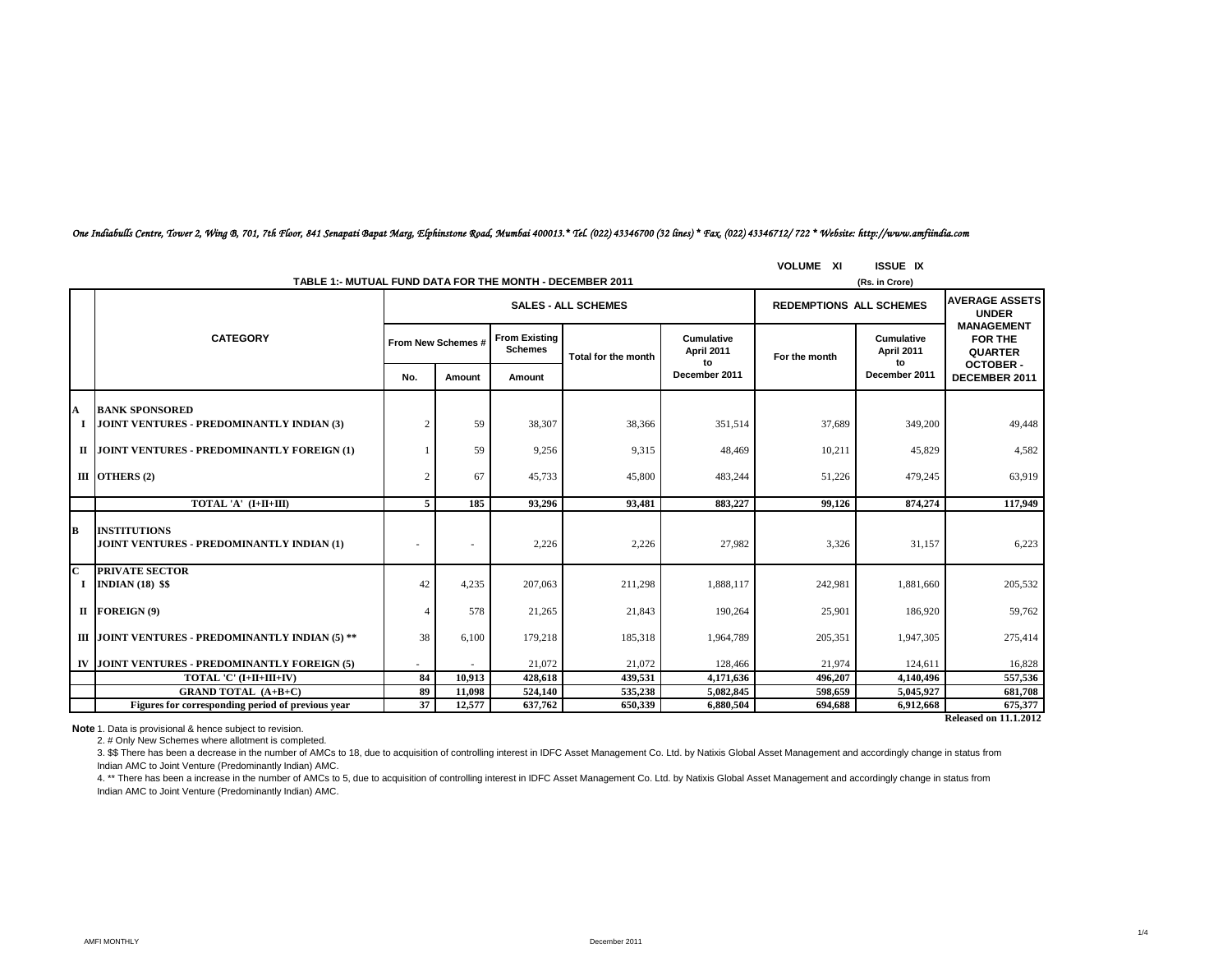#### **TABLE 2:- SALES DURING THE MONTH OF DECEMBER 2011 - TYPE AND CATEGORY WISE 2.1 \*NEW SCHEMES LAUNCHED (ALLOTMENT COMPLETED)**

(Rs. in Crore)

|                                |                      | Open End |                      | <b>Close End</b> |                      | <b>Interval Fund</b> | <b>TOTAL</b>         |                 |
|--------------------------------|----------------------|----------|----------------------|------------------|----------------------|----------------------|----------------------|-----------------|
|                                | <b>No.of Schemes</b> | Amount   | <b>No.of Schemes</b> | Amount           | <b>No.of Schemes</b> | Amount               | <b>No.of Schemes</b> | Amount          |
| <b>INCOME</b>                  |                      | 312      | 84                   | 10,631           |                      | 48                   | 87                   | 10.991          |
| <b>IEQUITY</b>                 |                      |          |                      |                  |                      |                      |                      |                 |
| <b>BALANCED</b>                |                      |          |                      |                  |                      |                      |                      |                 |
| <b>LIQUID/MONEY MARKET</b>     |                      |          |                      |                  |                      |                      |                      |                 |
| <b>IGILT</b>                   |                      | 74       |                      |                  |                      |                      |                      | 74              |
| <b>IELSS - EQUITY</b>          |                      | 33       |                      |                  |                      |                      |                      | 33 <sup>1</sup> |
| <b>GOLD ETF</b>                |                      |          |                      |                  |                      |                      |                      |                 |
| <b>OTHER ETFS</b>              |                      |          |                      |                  |                      |                      |                      |                 |
| <b>FUND OF FUNDS INVESTING</b> |                      |          |                      | ٠                |                      |                      |                      |                 |
| <b>OVERSEAS</b>                |                      |          |                      |                  |                      |                      |                      |                 |
| <b>ITOTAL</b>                  |                      | 419      | 84                   | 10.631           |                      | 48                   | 89                   | 11.098          |

## **\*NEW SCHEMES LAUNCHED :**

| <b>OPEN END INCOME:</b>      | L & T Short Term Debt Fund and Templeton India Corporate Bond Opportunities Fund.                                                                                                                                                                                                                                                                                                                                                                                                                                                                                                                                                                                                                                                                                                                                                                                                                                                                                                                                                                                                                                                                                                                                                                                                            |
|------------------------------|----------------------------------------------------------------------------------------------------------------------------------------------------------------------------------------------------------------------------------------------------------------------------------------------------------------------------------------------------------------------------------------------------------------------------------------------------------------------------------------------------------------------------------------------------------------------------------------------------------------------------------------------------------------------------------------------------------------------------------------------------------------------------------------------------------------------------------------------------------------------------------------------------------------------------------------------------------------------------------------------------------------------------------------------------------------------------------------------------------------------------------------------------------------------------------------------------------------------------------------------------------------------------------------------|
| <b>OPEN END GILT:</b>        | Motilal Oswal MOSt 10 Year Gilt Fund (MOSt 10 Year Gilt Fund)                                                                                                                                                                                                                                                                                                                                                                                                                                                                                                                                                                                                                                                                                                                                                                                                                                                                                                                                                                                                                                                                                                                                                                                                                                |
| <b>OPEN END ELSS EQUITY:</b> | <b>Union KBC Tax Saver Scheme</b>                                                                                                                                                                                                                                                                                                                                                                                                                                                                                                                                                                                                                                                                                                                                                                                                                                                                                                                                                                                                                                                                                                                                                                                                                                                            |
| <b>CLOSE END INCOME:</b>     | Axis Capital Protection Oriented Fund - Series 2 and Series 3, Axis FTP Series 17 (12 Months); Baroda Pioneer 90 Day FMP Series 5; Birla Sun Life Capital<br>Protection Oriented Fund Series 8, Birla Sun Life FTP Series DU, Series DV, Series DW, Series DX, Series DY, Series DZ and Series EA, Short Term FMP Series<br>24, Series 25 and Series 27; Daiwa FMP Series I - Plan A; DSP BlackRock FMP - Series 22 - 3M, Series 23 - 12M, Series 24 - 12M, Series 25 - 3M, Series 26 - 3M,<br>FTP Series 2 - 24M, Series 3 - 24M and Series 4 - 36M; DWS FTF Series 93, Series 94 and Series 95; Edelweiss FMP Series 4; Fidelity FMP Series VI - Plan B<br>and Plan C; HDFC FMP 92 D December 2011 (1) Series XIX and December 2011 (2) Series XIX, 370 D December 2011 (1) Series XIX, December 2011 (2) Series<br>XIX and December 2011 (3) Series XIX, 24M November 2011 (1) Series XIX, 36M November 2011 (1) Series XIX; ICICI Prudential Multiple Yield Fund - Series II<br>Plan A, FMP Series 59 - 1 Year Plan F, Series 60 - 1 Year Plan F and Plan J, 18 Months Plan G, 3 Years Plan E; IDBI FMP Series II 540 Days (December 2011) - A<br>and 550 Days (December 2011) - B; IDFC FMP QS 67, YS 56, YS 57, YS 58 and YS 59, 2 YS 2; Kotak FMP Series 67, Series 68 and Series 69; |
|                              | L & T FMP V (November 90 D B), (December 90 D A) and (December 368 D A); Reliance Fixed Horizon Fund - XXI - Series 2, Series 3, Series 15, Series 16,<br>Series 19, Series 20, Series 21 and Series 29; Religare FMP Series XI - Plan A (369 Days), Plan C (13 Months) and Plan E (371 Days); Sundaram Capital<br>Protection Oriented Fund - 3 Years (Series 7) and 5 Years (Series 4), Sundaram FTP - CB, CC, CD, CF and CG; Tata FMP Series 37 Scheme D and Scheme E,<br>Series 38 Scheme B, Scheme C, Scheme D and Scheme F; Taurus FMP 91 Days Series K and Series L; Union KBC FMP 92 Days Series 2.                                                                                                                                                                                                                                                                                                                                                                                                                                                                                                                                                                                                                                                                                   |
| <b>INTERVAL INCOME:</b>      | Taurus Quarterly Interval Fund Series 2                                                                                                                                                                                                                                                                                                                                                                                                                                                                                                                                                                                                                                                                                                                                                                                                                                                                                                                                                                                                                                                                                                                                                                                                                                                      |

### **2.2 EXISTING SCHEMES**

|                                |                      | Open End |                      | <b>Close End</b><br><b>Interval Fund</b> |                      | <b>TOTAL</b> |                      |         |
|--------------------------------|----------------------|----------|----------------------|------------------------------------------|----------------------|--------------|----------------------|---------|
|                                | <b>No.of Schemes</b> | Amount   | <b>No.of Schemes</b> | Amount                                   | <b>No.of Schemes</b> | Amount       | <b>No.of Schemes</b> | Amount  |
| <b>INCOME</b>                  | 219                  | 40.744   | 357                  | 663                                      | 33                   | 1,091        | 609                  | 42,498  |
| <b>IEQUITY</b>                 | 300                  | 2,859    |                      |                                          | $\sim$               | <b>.</b>     | 306                  | 2,859   |
| <b>BALANCED</b>                | 29                   | 238      |                      |                                          | -                    | -            | 30                   | 238     |
| <b>LIQUID/MONEY MARKET</b>     | 55                   | 477,265  |                      | ۰                                        | $\sim$               | <b>.</b>     | 55                   | 477,265 |
| <b>IGILT</b>                   | 38                   | 648      |                      | ۰                                        | -                    | -            | 38                   | 648     |
| <b>IELSS - EQUITY</b>          | 35                   | 202      | 12                   | ۰                                        | -                    | -            | 47                   | 202     |
| <b>GOLD ETF</b>                | 12                   | 233      |                      |                                          | -                    |              | 12                   | 233     |
| <b>OTHER ETFS</b>              | 21                   | 174      |                      | -                                        |                      |              | 21                   | 174     |
| <b>FUND OF FUNDS INVESTING</b> | 19                   | 23       |                      | ۰                                        |                      |              | 19 <sup>1</sup>      | 23      |
| <b>OVERSEAS</b>                |                      |          |                      |                                          | -                    |              |                      |         |
| <b>TOTAL</b>                   | 728                  | 522,386  | 376                  | 663                                      | 33                   | 1,091        | 1137                 | 524,140 |

Notes:The change in number of existing schemes is because of the maturity and reclassification of some of the existing schemes.

^ Amount mobilised by new plans launched under existing scheme.

### **2.3 TOTAL OF ALL SCHEMES**

|                                                   | Open End             |         | <b>Close End</b>         |        | <b>Interval Fund</b>     |        | <b>TOTAL</b>         |         |
|---------------------------------------------------|----------------------|---------|--------------------------|--------|--------------------------|--------|----------------------|---------|
|                                                   | <b>No.of Schemes</b> | Amount  | <b>No.of Schemes</b>     | Amount | <b>No.of Schemes</b>     | Amount | <b>No.of Schemes</b> | Amount  |
| <b>INCOME</b>                                     | 221                  | 41,056  | 441                      | 11.294 | 34                       | 1.139  | 696                  | 53.489  |
| <b>IEQUITY</b>                                    | 300                  | 2,859   |                          |        |                          |        | 306                  | 2,859   |
| <b>BALANCED</b>                                   | 29                   | 238     |                          |        |                          |        | 30                   | 238     |
| <b>LIQUID/MONEY MARKET</b>                        | 55                   | 477,265 |                          |        |                          |        | 55                   | 477,265 |
| <b>IGILT</b>                                      | 39                   | 722     |                          |        |                          |        | 39                   | 722     |
| <b>IELSS - EQUITY</b>                             | 36                   | 235     | 12                       |        |                          |        | 48                   | 235     |
| <b>GOLD ETF</b>                                   | 12                   | 233     |                          |        |                          |        | 12 <sub>1</sub>      | 233     |
| <b>OTHER ETFS</b>                                 | 21                   | 174     |                          |        |                          |        | 21                   | 174     |
| <b>FUND OF FUNDS INVESTING</b><br><b>OVERSEAS</b> | 19                   | 23      | $\overline{\phantom{0}}$ |        | $\overline{\phantom{0}}$ | -      | 19                   | 23      |
| <b>TOTAL</b>                                      | 732                  | 522.805 | 460                      | 11.294 | 34                       | 1.139  | 1,226                | 535,238 |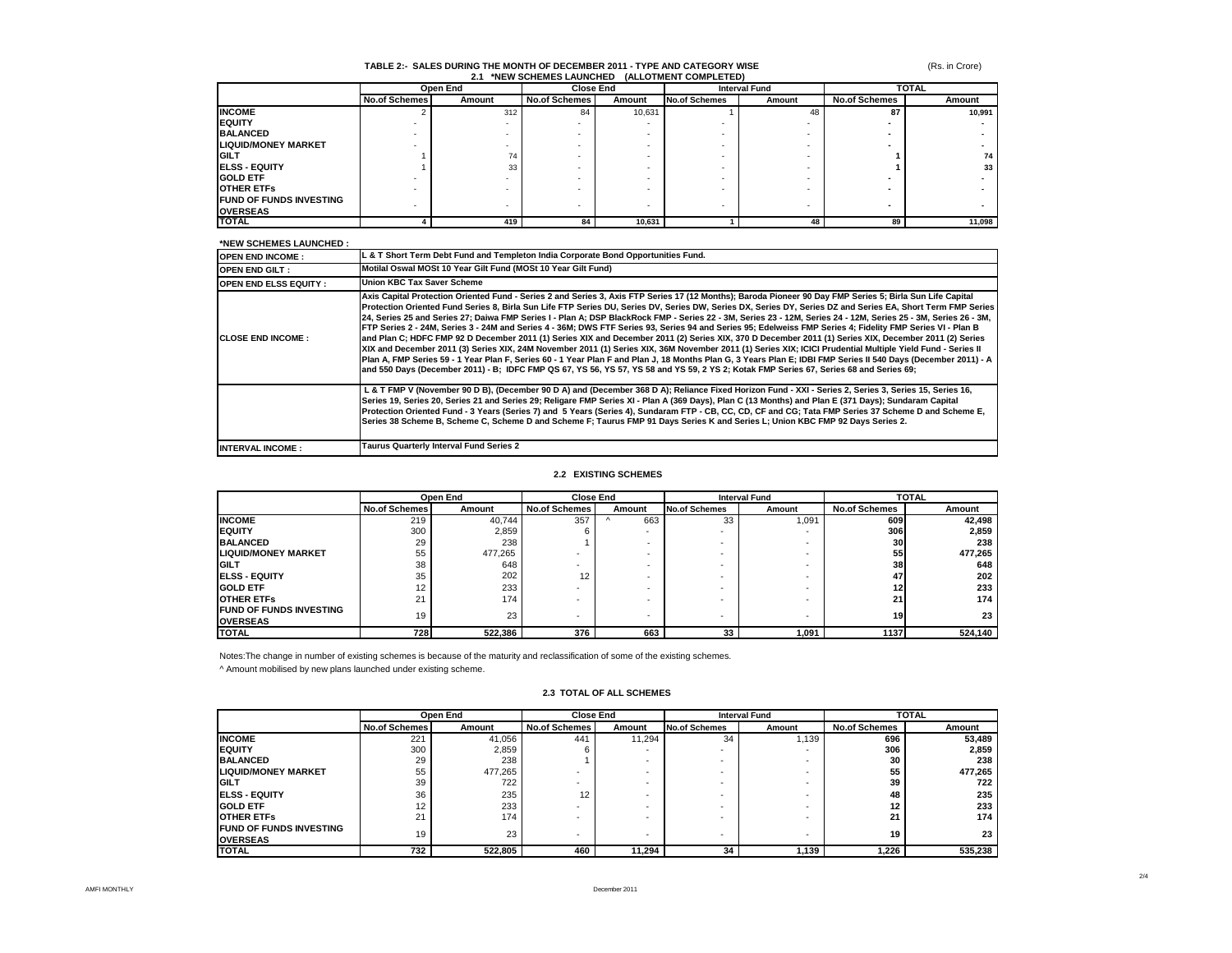### **Table 3:-**

# **REDEMPTIONS / REPURCHASES DURING THE MONTH OF DECEMBER 2011**

| <b>CATEGORY &amp; TYPE WISE</b><br>(Rs. in Crore) |          |                  |                      |              |                                            |                                                                       |                                                                        |
|---------------------------------------------------|----------|------------------|----------------------|--------------|--------------------------------------------|-----------------------------------------------------------------------|------------------------------------------------------------------------|
|                                                   | Open End | <b>Close End</b> | <b>Interval Fund</b> | <b>TOTAL</b> | Net Inflow /<br>(Outflow)<br>For the Month | Net Inflow / (Outflow)<br>For the Year to Date<br><b>Current Year</b> | Net Inflow / (Outflow)<br>For the Year to Date<br><b>Previous Year</b> |
| <b>INCOME</b>                                     | 59,550   | 8,328            | 1,012                | 68,890       | (15, 401)                                  | (5, 421)                                                              | (29, 962)                                                              |
| <b>IEQUITY</b>                                    | 2,498    |                  |                      | 2,499        | 360                                        | 3,596                                                                 | (16, 657)                                                              |
| <b>BALANCED</b>                                   | 326      |                  |                      | 326          | (88)                                       | 621                                                                   | 646                                                                    |
| LIQUID/MONEY MARKET                               | 526,104  | -                |                      | 526,104      | (48, 839)                                  | 36,144                                                                | 12,981                                                                 |
| <b>GILT</b>                                       | 302      |                  |                      | 302          | 420                                        | (506)                                                                 | 518                                                                    |
| <b>ELSS - EQUITY</b>                              | 108      | 15               |                      | 123          | 112                                        | (356)                                                                 | (903)                                                                  |
| <b>GOLD ETFS</b>                                  | 76       |                  |                      | 76           | 157                                        | 3,248                                                                 | 1,452                                                                  |
| <b>OTHER ETFS</b>                                 | 216      |                  |                      | 216          | (42)                                       | (541)                                                                 | 583                                                                    |
| <b>FUND OF FUNDS</b><br><b>INVESTING OVERSEAS</b> | 123      | -                |                      | 123          | (100)                                      | 133                                                                   | (822)                                                                  |
| <b>TOTAL</b>                                      | 589,303  | 8,344            | 1,012                | 598,659      | (63, 421)                                  | 36,918                                                                | (32, 164)                                                              |

**Table 4:-**

### **ASSETS UNDER MANAGEMENT AS ON DECEMBER 31, 2011 CATEGORY & TYPE WISE** *(Rs. in Crore)*

|                                                   | Open End | <b>Close End</b> | <b>Interval Fund</b> | <b>TOTAL</b> | % to Total           |
|---------------------------------------------------|----------|------------------|----------------------|--------------|----------------------|
| <b>INCOME</b>                                     | 167,348  | 123,721          | 7,500                | 298,569      | 49                   |
| <b>EQUITY</b>                                     | 140,264  | 348              | ۰                    | 140,612      | 23                   |
| <b>BALANCED</b>                                   | 14,545   | 11               | ۰                    | 14,556       |                      |
| LIQUID/MONEY MARKET                               | 120,713  |                  | ۰.                   | 120,713      | 20                   |
| <b>GILT</b>                                       | 3,121    |                  | ۰.                   | 3,121        |                      |
| <b>IELSS - EQUITY</b>                             | 18,426   | 2,204            | ۰.                   | 20,630       |                      |
| <b>GOLD ETF</b>                                   | 9,153    | ۰                | ۰                    | 9,153        |                      |
| <b>OTHER ETFS</b>                                 | 1,515    | -                | ۰                    | 1,515        | @                    |
| <b>FUND OF FUNDS</b><br><b>INVESTING OVERSEAS</b> | 2,533    |                  | ٠                    | 2,533        | $^{\textregistered}$ |
| <b>TOTAL</b>                                      | 477,618  | 126,284          | 7,500                | 611,402      | 100                  |

**@ Less than 1 %.**

### **Table 5:- DATA ON FUND OF FUNDS (DOMESTIC) - DECEMBER 2011** *(Rs. In Crore)*

|                      | No. of<br><b>Schemes</b> | <b>Sales</b> | Redemption | Assets under<br><b>Management as</b><br>on December 31,<br>2011 | Average Assets under<br><b>Management for the</b><br>Month |
|----------------------|--------------------------|--------------|------------|-----------------------------------------------------------------|------------------------------------------------------------|
| <b>Fund of Funds</b> | **<br>32                 | 426          | 335        | 5,938                                                           | 6.054                                                      |

### **Note :**

Fund of Funds is a scheme wherein the assets are invested in the existing schemes of mutual funds and hence,

the figures indicated herein are included in tables 1 to 4. Data on fund of funds is given for information only.

**\*\* Includes New Fund Offer - Religare Gold Fund**